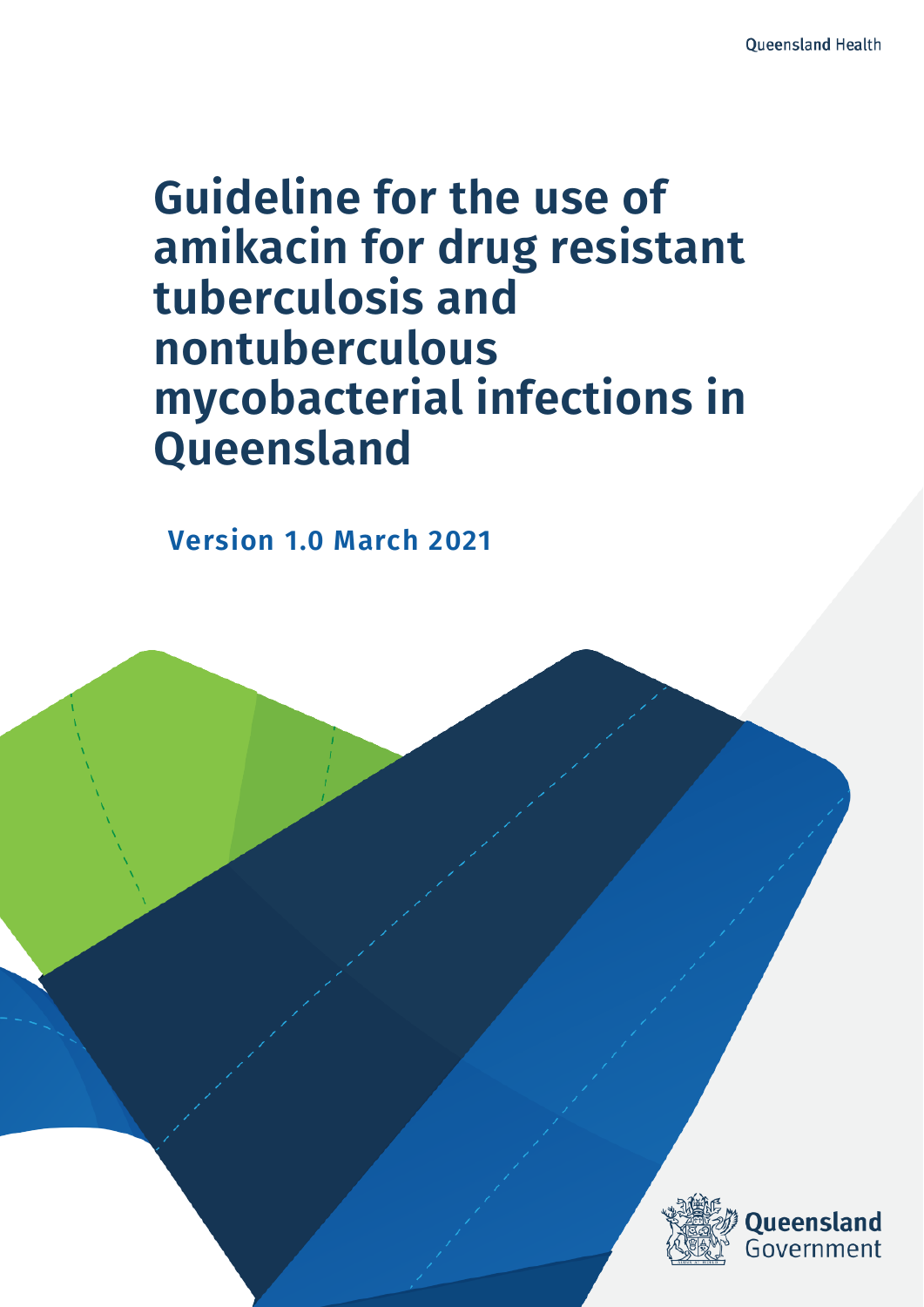| <b>Contents</b>                                        | 1                       |
|--------------------------------------------------------|-------------------------|
| <b>Introduction</b>                                    | $\overline{\mathbf{3}}$ |
| Pharmacokinetic/pharmacodynamic (PK/PD) considerations | 3                       |
| <b>Summary of dosing recommendations</b>               | 5                       |
| <b>Therapeutic Drug Monitoring (TDM)</b>               | $6\phantom{1}6$         |
| Timing of sample                                       | 6                       |
| TDM for MDR-TB                                         | $\overline{7}$          |
| Target level                                           | $\overline{7}$          |
| TDM for nontuberculous mycobacteria (NTM)              | $\overline{7}$          |
| <b>Target Level</b>                                    | 7                       |
| Frequency of TDM                                       | 8                       |
| <b>Monitoring for toxicity</b>                         | 8                       |
| <b>References</b>                                      | 9                       |
| <b>Bibliography</b>                                    | 9                       |
| <b>Links</b>                                           | 10                      |
| <b>Document approval details</b>                       | 11                      |
| Document custodian                                     | 11                      |
| Approving group                                        | 11                      |
| Approving date: March 2021                             | 11                      |
| <b>Version Control</b>                                 | 11                      |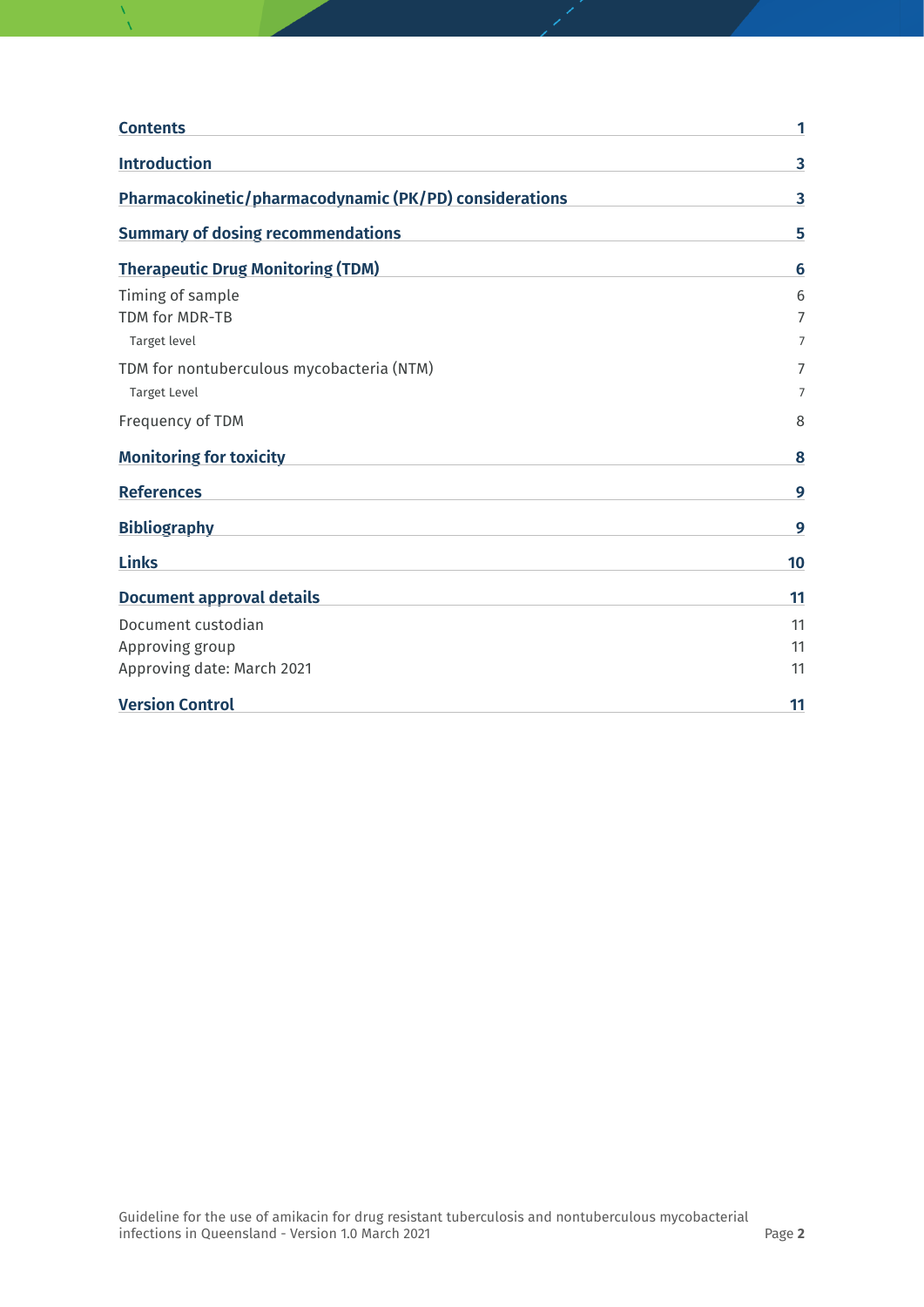### <span id="page-2-0"></span>**Introduction**

Although recent updates by the World Health Organization (WHO) for the treatment of multidrug resistant tuberculosis (MDR-TB) recommend prioritising the use of oral agents such as bedaquiline, fluoroquinolones, linezolid, clofazimine and cycloserine, there remains a role for the inclusion of the second line injectable, amikacin. A recent WHO technical report calls for further research on the value of injectable agents for the treatment of MDR-TB. <sup>1</sup> The role of injectable agents has further diminished with WHO rapid communication December 2019 recommending the preference for bedaquiline instead of amikacin (or other injectables) for the shorter MDR-TB regimen. Nonetheless, amikacin maintains a role as a potential component of the shorter MDR-TB regimen and as part of the longer MDR-TB regimen where preferred oral agents cannot be used.<sup>2</sup> The isolate must demonstrate amikacin susceptibility and be administered where adequate monitoring for toxicity is available. There is likely modest benefit from amikacin which can be attributed to a sterilising effect and weak in vitro bactericidal properties.

Injectables can be omitted altogether in children with mild forms of disease and drug resistant tuberculosis (DR-TB). Kanamycin and capreomycin are no longer recommended by the WHO for the treatment of MDR-TB given demonstrated increase in treatment failure and relapse. Increasing interest in inhaled therapy with amikacin for TB and utility for some nontuberculous mycobacterial infections (NTM) is acknowledged but not covered by this guideline.

In Queensland, amikacin, a semi-synthetic aminoglycoside derived from kanamycin remains the preferred injectable agent for DR-TB as, in addition to aligning with current WHO guidance, amikacin serum levels can be readily measured and unlike kanamycin and capreomycin, is TGA registered for use in Australia. When an injectable aminoglycoside is required to treat NTM infection, amikacin is generally used except for *M. chelonae* when tobramycin is the aminoglycoside of choice. Amikacin is a core drug in the treatment of *M. abscessus*, an often difficult to treat organism.

The following guidelines should be read in conjunction with the [Adult Statewide Guidelines](https://www.health.qld.gov.au/__data/assets/pdf_file/0019/713323/aminoglycoside-guidelines.pdf)  [on Aminoglycoside Usage a](https://www.health.qld.gov.au/__data/assets/pdf_file/0019/713323/aminoglycoside-guidelines.pdf)nd the [CHQ Paediatric Aminoglycoside therapeutic drug](https://www.childrens.health.qld.gov.au/wp-content/uploads/PDF/ams/paed-tobramycin-gentamicin-therapeutic-drug-monitoring.pdf)  [monitoring guidelines.](https://www.childrens.health.qld.gov.au/wp-content/uploads/PDF/ams/paed-tobramycin-gentamicin-therapeutic-drug-monitoring.pdf)

### <span id="page-2-1"></span>**Pharmacokinetic/pharmacodynamic (PK/PD) considerations**

Amikacin is a water-soluble aminoglycoside with linear pharmacokinetics and requires parenteral administration. Intravenous administration is usual and intramuscular injection almost never used in Australia.

PK/PD modelling studies with the hollow fibre model indicate optimal bacterial killing (EC90) is predicted by the Cmax/MIC ratio (Figure 1) at the site of infection with a ratio of 10 being optimal.3 For pulmonary tuberculosis, the concentration of amikacin in lung tissue can be difficult to predict and the methodology to measure the minimum inhibitory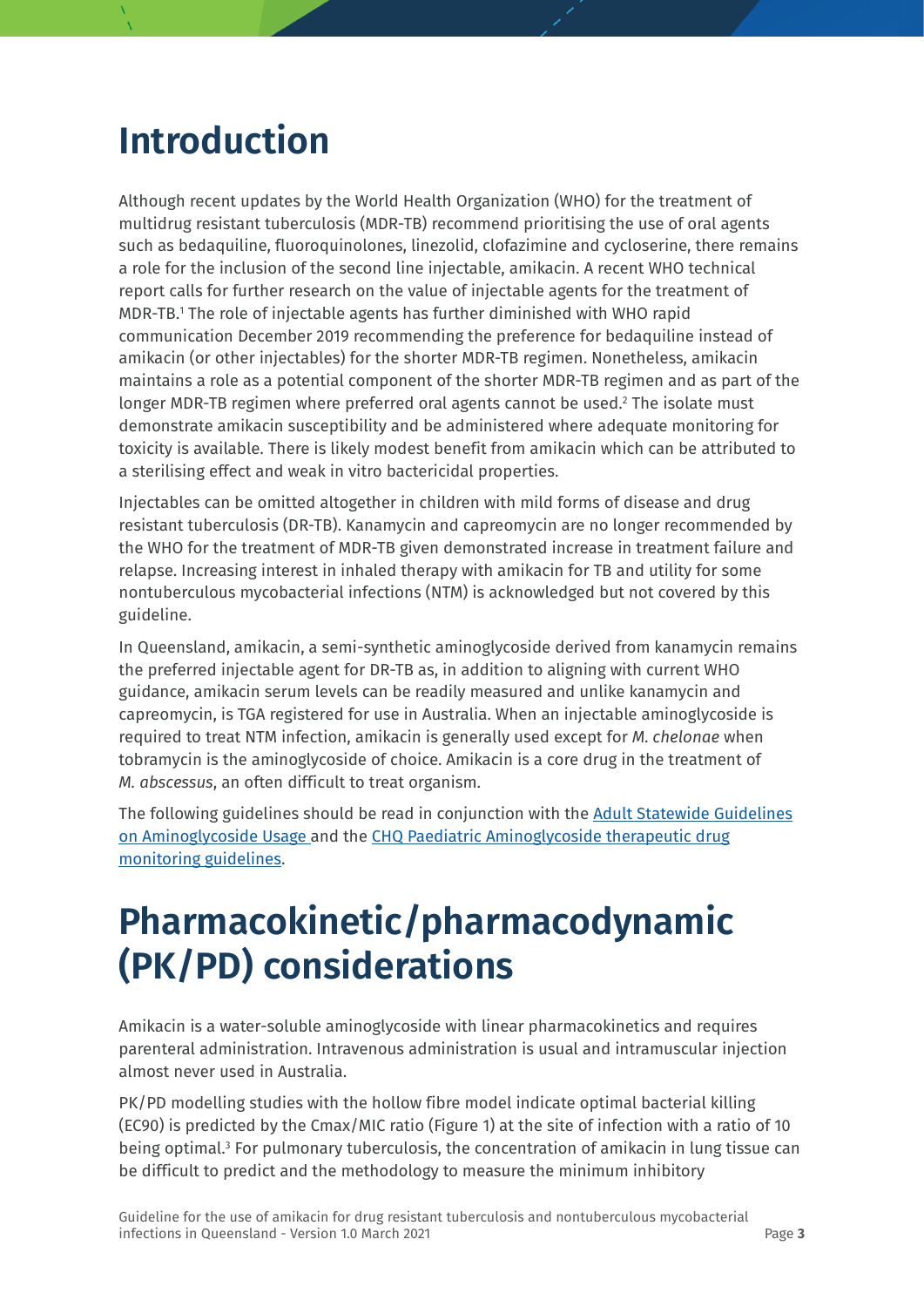concentration (MIC) is yet to be standardised. Although MICs for MDR-TB are not routinely performed and will vary according to laboratory method used (MGIT vs 7H10 agar vs Lowenstein-Jensen media), these tend to be significantly lower than those for NTM organisms (e.g. *M. abscessus*). The Queensland Mycobacterium Reference Lab uses the MGIT system for M. tuberculosis drug susceptibility testing where the critical concentration is 1.0 mg/L which is equivalent to an epidemiological cut off value ( $E_{\text{coff}}$ ). Susceptible strains would be expected to have an MIC of 1.0 mg/L or less. For nontuberculous mycobacteria, MIC is measured by broth microdilution methodology.

In general, a peak serum concentration (Cmax) of 40 to 50 mg/L is likely most efficacious for TB (see Therapeutic Drug Monitoring (TDM) page 6).

Toxicity is a major concern for aminoglycosides with oto/vestibular and nephrotoxicity most notable. While nephrotoxicity is (usually) completely or mostly reversible, eighth cranial nerve toxicity is often permanent. Study of MDR-TB adult patients has correlated ototoxicity with cumulative dose of amikacin with a cumulative area under the curve (AUC) of 87,232 mg\*h/L giving a 10% risk of ototoxicity. Toxic level AUC typically occurs after 6 months duration of daily administered therapy and is highest  $\geq 12$  months.<sup>4</sup> Evidence for saturable aminoglycoside uptake in renal tubule cells and the inner ear suggest that higher peaks do not necessarily equate to greater toxicity, rather the duration of saturation.





Modelling studies indicate that thrice weekly dosing of amikacin at 25 mg/kg (adults) would deliver better Cmax/MIC outcomes with less total dose accumulation than daily dosed amikacin at 15 mg/kg. For this reason, the WHO technical report on PK/PD issues for drugs used to treat DR-TB has recently concluded "when given three times a week at 25 mg/kg body weight as part of a longer MDR-TB regimen, second-line injectable agents – amikacin and kanamycin – are likely to be more effective and less toxic".1 Daily dosing at 15 mg/kg should be utilised when prescribed for the WHO endorsed short course regimen. In general, size and frequency of dosing is less likely contributive to toxicity but rather total cumulative dose and cumulative AUC. Lower doses for longer periods may indeed result in increased toxicity. Pre-existing renal impairment and advanced patient age are both important risk factors for aminoglycoside toxicity.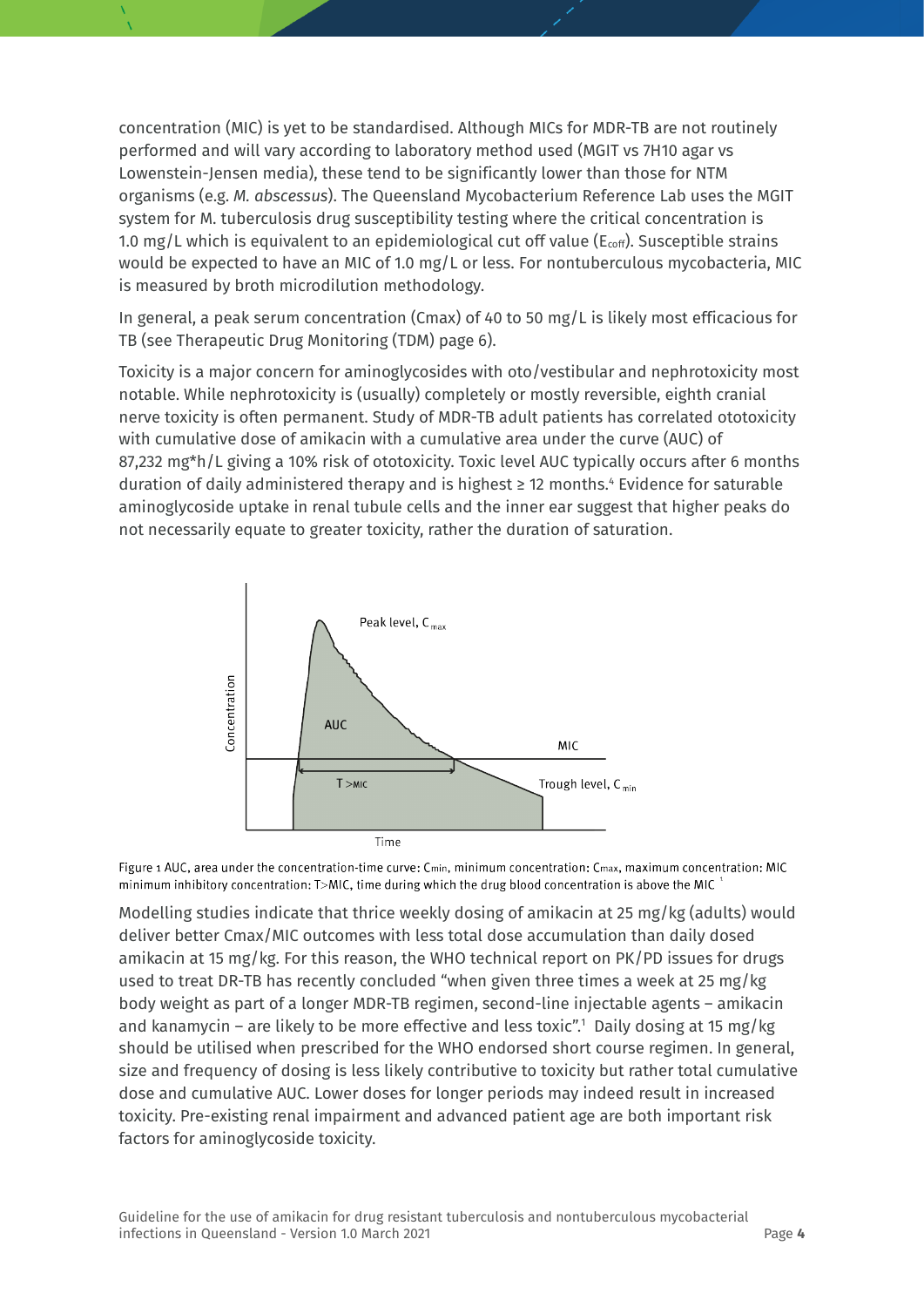### <span id="page-4-0"></span>**Summary of dosing recommendations**

#### **Adults**

Amikacin dose should be calculated according to body weight; Ideal Body Weight (IBW) or actual body weight (whichever is less). Where actual body weight is greater than 20% above ideal, adjusted body weight (AdjBW) should be used. Further details regarding body weight calculations are outlined in the **Statewide aminoglycoside guidelines**.

Ideal body weight can be calculated with an online tool AMH – [Adult IBW Calculator](https://amhonline.amh.net.au/calculators/adultidealweight?menu=banner) or according to the following formula: IBW for male = 50 kg + 0.9 kg/each cm over 152 cm; IBW for female =  $45.5$  kg + 0.9 kg/each cm over 152 cm.

Similarly refer to the [Statewide guideline](https://www.health.qld.gov.au/__data/assets/pdf_file/0019/713323/aminoglycoside-guidelines.pdf) for contraindications to and precautions for aminoglycoside therapy.

To date, there are no randomised control trials (RCT) on intermittent vs daily dosing or the utilisation of therapeutic drug monitoring (TDM) targeting organism minimum inhibitory concentration (MIC) to help guide treatment and monitoring for toxicity. Further guidance on accurate dosing, frequency and monitoring/targets is required. Accepting these caveats, the recommended dosing for amikacin for MDR-TB is:

- 15 mg/kg/day for short course MDR-TB therapy.
- Thrice weekly therapy at 25 mg/kg/day should be considered for longer course (20 months) MDR-TB regimens and should be favoured where there are relative contraindications to amikacin use or early signs of nephrotoxicity on a daily regimen.

If renal impairment is present, dose frequency should be adjusted: if estimated glomerular filtration rate (eGFR) is 40 to 60 ml/min, then daily dose should be adjusted to every 36 hours or convert to thrice weekly dosing. If eGFR is less than 40 ml/min, expert advice from the TB Expert Advisory Group (TEAG) should be sought. At extremes of body weight, eGFR should be modified as explained in the statewide guideline for aminoglycoside use.

**Duration:** For short course MDR-TB therapy the duration of aminoglycoside is 4 to 6 months, with the longer duration based on positive cultures at month 4. For conventional long course therapy, the duration of amikacin is 6 to 7 months which may be modified depending on patient response.2

**For children:** Amikacin dose is based on ideal body weight (IBW). To estimate IBW in children, utilise paediatric growth charts appropriate for age and gender—available online at [Child](https://www.rch.org.au/childgrowth/Growth_Charts/)  [Growth Charts.](https://www.rch.org.au/childgrowth/Growth_Charts/) The % Modified Schwartz formula is used to calculate Paediatric Creatinine Clearance (CrCl):

CrCl (mL/min/1.73 m2) =  $[36.5 \times \text{height (cm)}]$  / Creatinine (micromol/L) = mL/min/1.73 m2

The Modified Schwartz formula is not validated to be used in children <1 year of age. Cap CrCl at maximum of 120 mL/min/1.73 m2.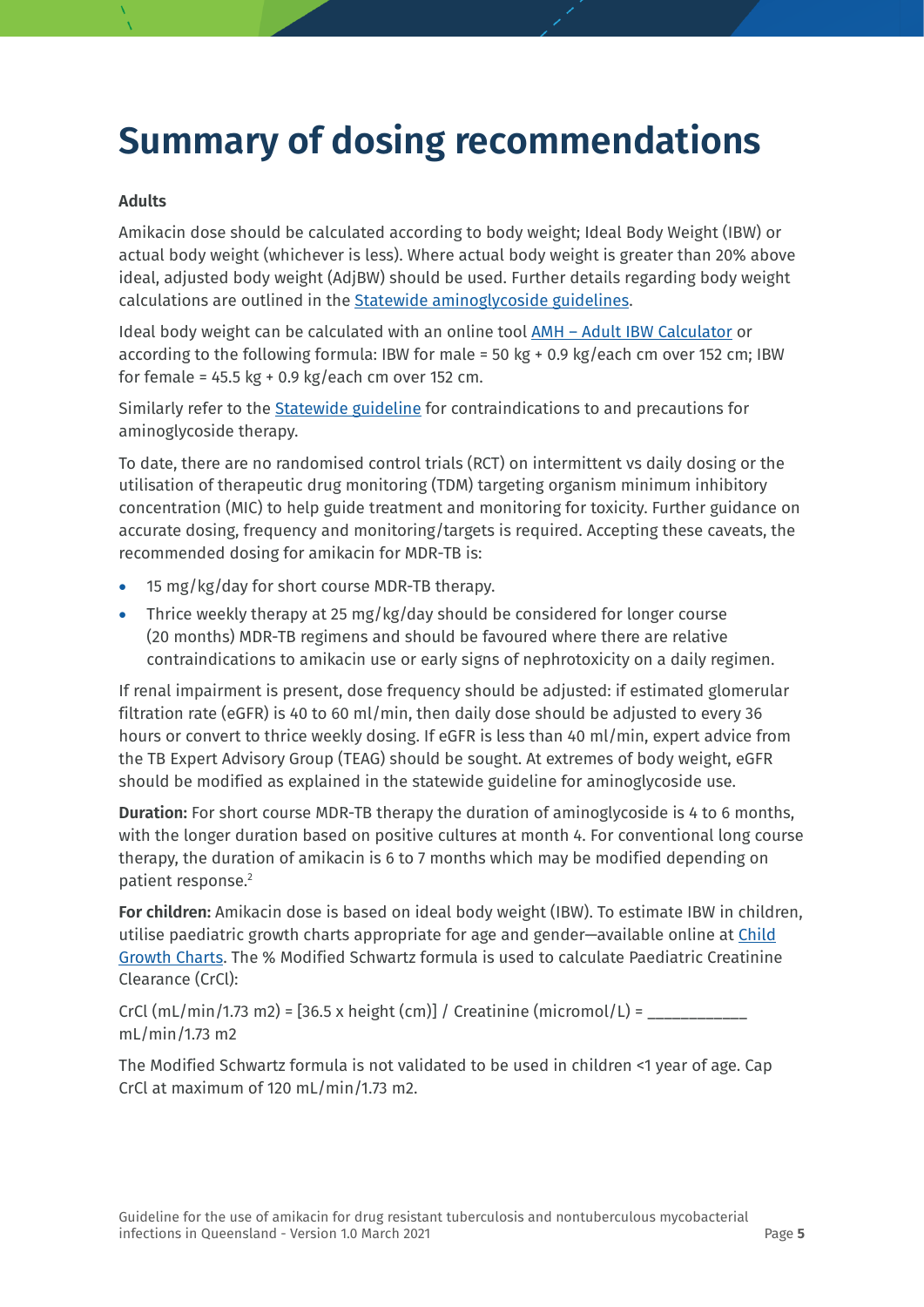#### **Table 1 Dosing in children**

|                                                                  | <b>Tuberculosis</b>                                                                                                                                                                                                                                                                                                         | <b>Nontuberculosis Mycobacterial</b><br>(NTM) pulmonary infections |
|------------------------------------------------------------------|-----------------------------------------------------------------------------------------------------------------------------------------------------------------------------------------------------------------------------------------------------------------------------------------------------------------------------|--------------------------------------------------------------------|
| Infants, children<br>and adolescents<br>up to 12 years of<br>age | 22.5 mg/kg IV once daily<br>(Maximum 1000 mg/day initial<br>dose)                                                                                                                                                                                                                                                           | 30 mg/kg IV once daily<br>(Maximum 1250 mg/day initial<br>dose)    |
| Adolescents >12<br>years of age                                  | 15 mg/kg IV once daily<br>(Maximum 1000 mg/day initial<br>dose)                                                                                                                                                                                                                                                             | 15 mg/kg IV once daily<br>(Maximum 1250 mg/day initial<br>dose)    |
| Infusion duration                                                | Dilute dose to maximum concentration of 10 mg/mL and infuse<br>dose over 30 minutes.<br>Document the infusion start and finish time, if the IV line was<br>primed with drug or sodium chloride 0.9% and the mode of<br>administration (burette/syringe driver). This information is<br>required to perform TDM calculation. |                                                                    |

## <span id="page-5-0"></span>**Therapeutic Drug Monitoring (TDM)**

**TDM recommendations given in this document are based on route of administration being intravenous.**

### <span id="page-5-1"></span>Timing of sample

**Cmax:** There is currently limited and variable data on the ideal desired Cmax values for both MDR and NTM pulmonary infections. Where available, software utilising Bayesian principles can be used to calculate dosage based on a timed post dose level  $(x - y)$  hrs post dose), otherwise manually plot on semi-logarithmic paper and extrapolate back to time = 0 and use this as the Cmax level. Alternatively, plasma samples can be taken at two different times (often 2 and 6 hours post dose) with Cmax calculation and dose adjustments completed either using Bayesian software, pharmacy AUC calculators or manual plotting on semilogarithmic paper with extrapolation back to time = 0.

Where software support is not available, Cmax is estimated from post infusion peak blood level. The peak level (not to be confused with Cmax level) should be taken at the end or just after the infusion. This post infusion peak level can guide the clinician in appreciating their proximity to actual Cmax. However, Cmax should always be calculated when possible. The exact timing and optimal frequency of samples for estimating a Cmax has not been established. Commonly a blood sample is taken 30 minutes post end of infusion, though this strategy may be less practical in the outpatient setting (e.g. Hospital in the Home).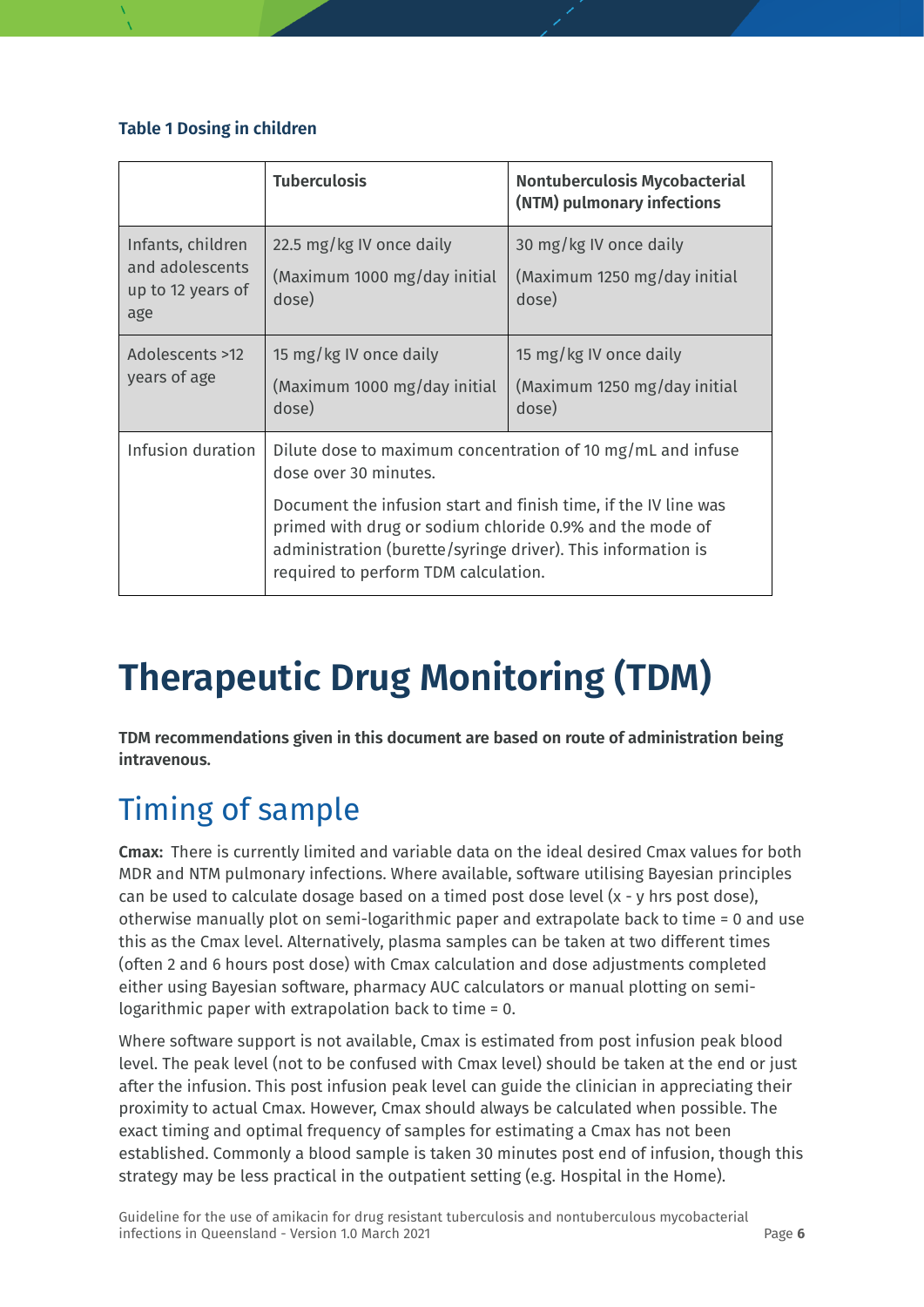**Trough level:** Collect sample up to 1 hour before next dose.

**Collection tube:** Blood sample serum tube (gold top) or lithium heparin (green top).

### <span id="page-6-0"></span>TDM for MDR-TB

Serum levels for amikacin are readily available. In clinical studies, ototoxicity was not correlated with amikacin trough or peak levels but more so, with total cumulative dose. However, persistently high trough levels will lead to critical AUC toxicity targets being achieved sooner thus increasing total drug exposure.

In general, for MDR-TB a Cmax serum concentration of 40 to 50 mg/L is likely sufficient where the strain is reported as susceptible to amikacin, with no clear evidence to date that higher levels result in greater bactericidal rates.<sup>5</sup>

#### <span id="page-6-1"></span>Target level

**Cmax:** 40 to 50 mg/L MDR-TB (peak)

**Trough** (30 minutes pre-dose): <2 mg/L (ideally <1 mg/L or undetectable)

### <span id="page-6-2"></span>TDM for nontuberculous mycobacteria (NTM)

Given higher MICs for NTM than TB (e.g. median MIC 16 mg/L for *M. abscessus*) it is appropriate to aim for higher peaks acknowledging that it may not be possible to safely achieve a Cmax/MIC of 10 at site of infection in these patients.

Although there is a lack of RCTs on the efficacy of intermittent vs daily dosing, prospective studies comparing thrice weekly dosing (25 mg/kg) vs daily dosing (15 mg/kg) in both MDR-TB and NTM patients demonstrates equivalent safety with thrice weekly dosing, with the benefit of less total drug exposure and ease of administration. Cmax values at 25 mg/kg ranged from 54 to 98 mg/L. $6$  Monitoring of trough serum amikacin levels is prudent clinical practice.

#### <span id="page-6-3"></span>Target Level

**Cmax:** 65 to 80 mg/L for NTM Pulmonary Infections

• Recommendations may vary in specialised patient groups Cmax of 80 to 100 mg/L is recommended by the Queensland Children's Hospital for children with cystic fibrosis (CF).

<span id="page-6-4"></span>**Trough** (30 minutes pre-dose): <2 mg/L (ideally <1 mg/L or undetectable)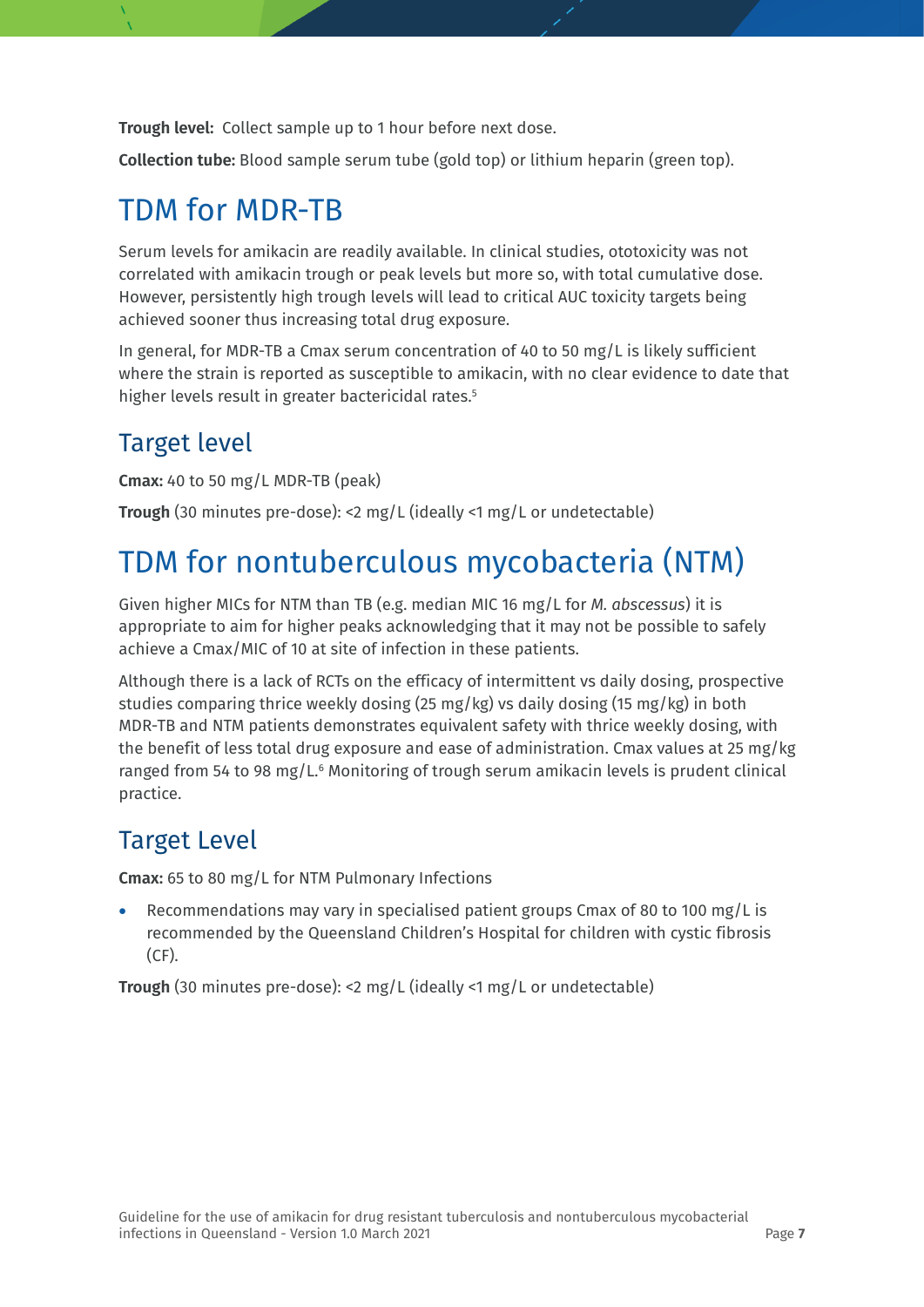### Frequency of TDM

Take initial blood samples day 1 of therapy. Repeat sampling every 48 hours until target Cmax has been achieved. Cmax calculations can be repeated weekly or more often if there is a significant change in clinical state. It may not be necessary to continue Cmax calculations if target levels are consistently achieved and clinical status is stable. Repeat trough levels are recommended at least once weekly, after dose adjustment and more frequently if renal function deteriorating.

# <span id="page-7-0"></span>**Monitoring for toxicity**

Renal function (urea, creatinine, eGFR) and electrolytes (especially potassium and magnesium) should be checked prior to starting amikacin and then twice weekly or more frequently if renal function is deteriorating.

Weekly monitoring may be appropriate when clinical (including renal function) stability is apparent.

Baseline hearing should be checked with audiology prior or near commencing treatment and then ideally, weekly. It is acknowledged that in many settings weekly audiometry will not be feasible. WHO recommends testing at least monthly as a guide to minimum requirements. A bedside check or more formal studies (e.g. mono-thermal caloric test) for vestibular toxicity should be performed weekly. Refer to the statewide guideline for detailed recommendations of toxicity monitoring.

As aminoglycoside toxicity may emerge after cessation of the drug, periodic monitoring should be performed at least until 3 months post cessation of amikacin and prior to reintroduction of aminoglycosides for mycobacterial disease or other indication where clinically appropriate.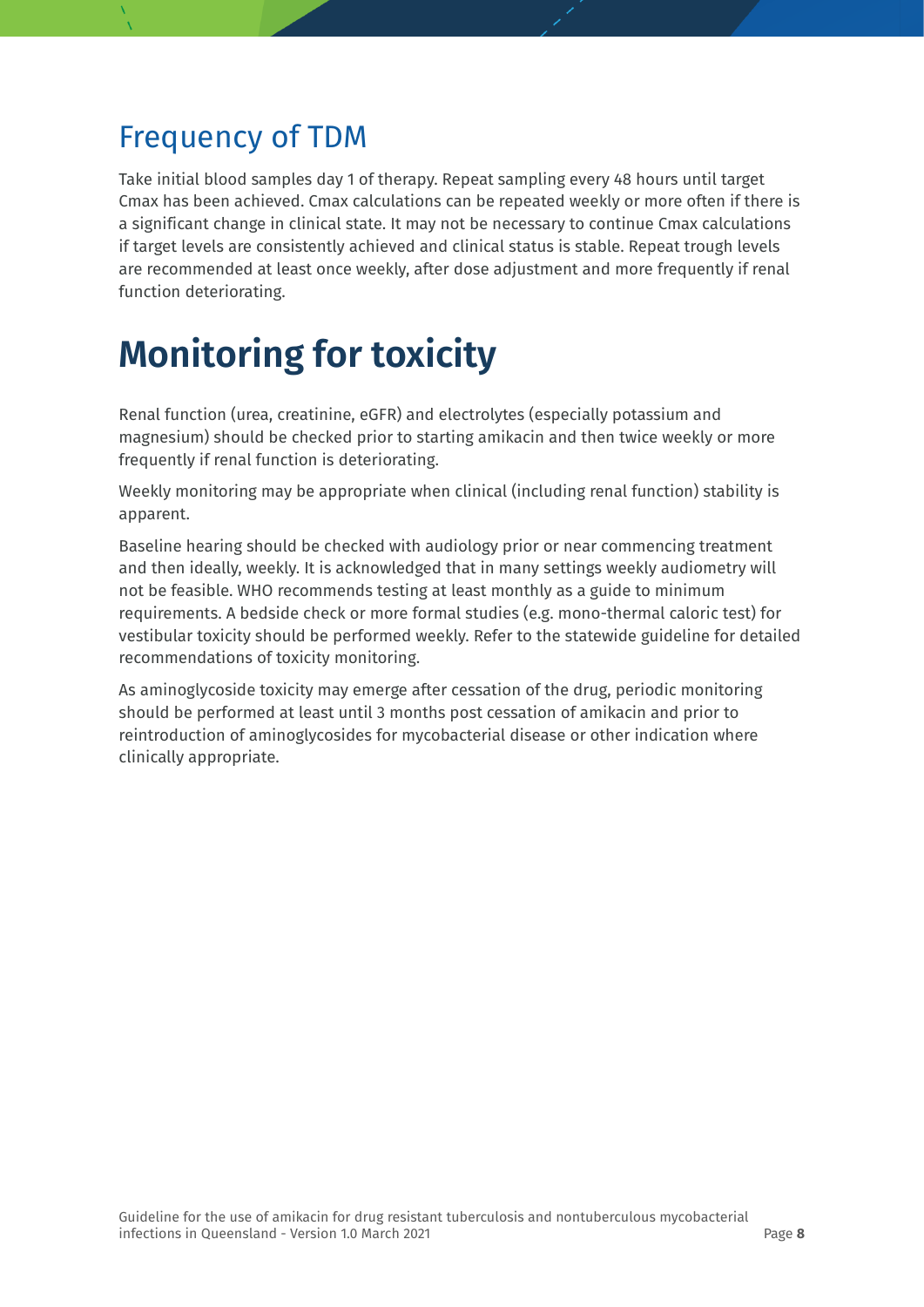### <span id="page-8-0"></span>**References**

1. World Health Organization. Technical report on the pharmacokinetics and pharmacodynamics (PK/PD) of medicines used in the treatment of drug-resistant tuberculosis. Geneva: World Health Organization; 2018 (WHO/CDS/TB/2018.6)

2. World Health Organization. WHO Consolidated Guidelines on drug-resistant tuberculosis treatment. Geneva: World Health Organization; 2019 (WHO/CDS/TB/2019.7)

3. Srivastava S, Modongo C, Siyambalapitiyage Dona CW, Pasipanodya JG, Deshpande D, Gumbo T. Amikacin Optimal Exposure Targets in the Hollow-Fiber System Model of Tuberculosis. Antimicrob Agents Chemother. 2016 Oct;60(10):5922–7.

4. Modongo C, Pasipanodya JG, Zetola NM, Williams SM, Sirugo G, Gumbo T. Amikacin Concentrations Predictive of Ototoxicity in Multidrug-Resistant Tuberculosis Patients. Antimicrob Agents Chemother. 2015;59(10):6337–6343.

5. Juréen P, Ängeby K, Sturegård E, Chryssanthou E, C. G. Giske, J. Werngren, M. Nordvall, A. Johansson, G. Kahlmeter, S. Hoffner, T. Schön. J Clinical Micro. 2010;48(5):1853-1858.

6. Peloquin C. The Role of Therapeutic Drug Monitoring in Mycobacterial Infections. Microbiol Spectrum. 2017;5(1):TNM17-0029-2016.

## <span id="page-8-1"></span>**Bibliography**

Aminoglycoside Dosing in Adults. State of Queensland; Department of Health. May 2018.

Guidance for National Tuberculosis Programmes on the Management of Tuberculosis in Children. 2nd edition. Geneva: World Health Organization; 2014. 7, Management of drugresistant TB in children.

Therapeutic Guidelines Ltd. eTG Calculators. Melbourne; Vic: Therapeutic Guidelines Ltd; 2019.

World Health Organization. Technical report on critical concentrations for drug susceptibility testing of medicines used in the treatment of drug-resistant tuberculosis. World Health Organization; 2018 (WHO/CDS/TB/2018.5)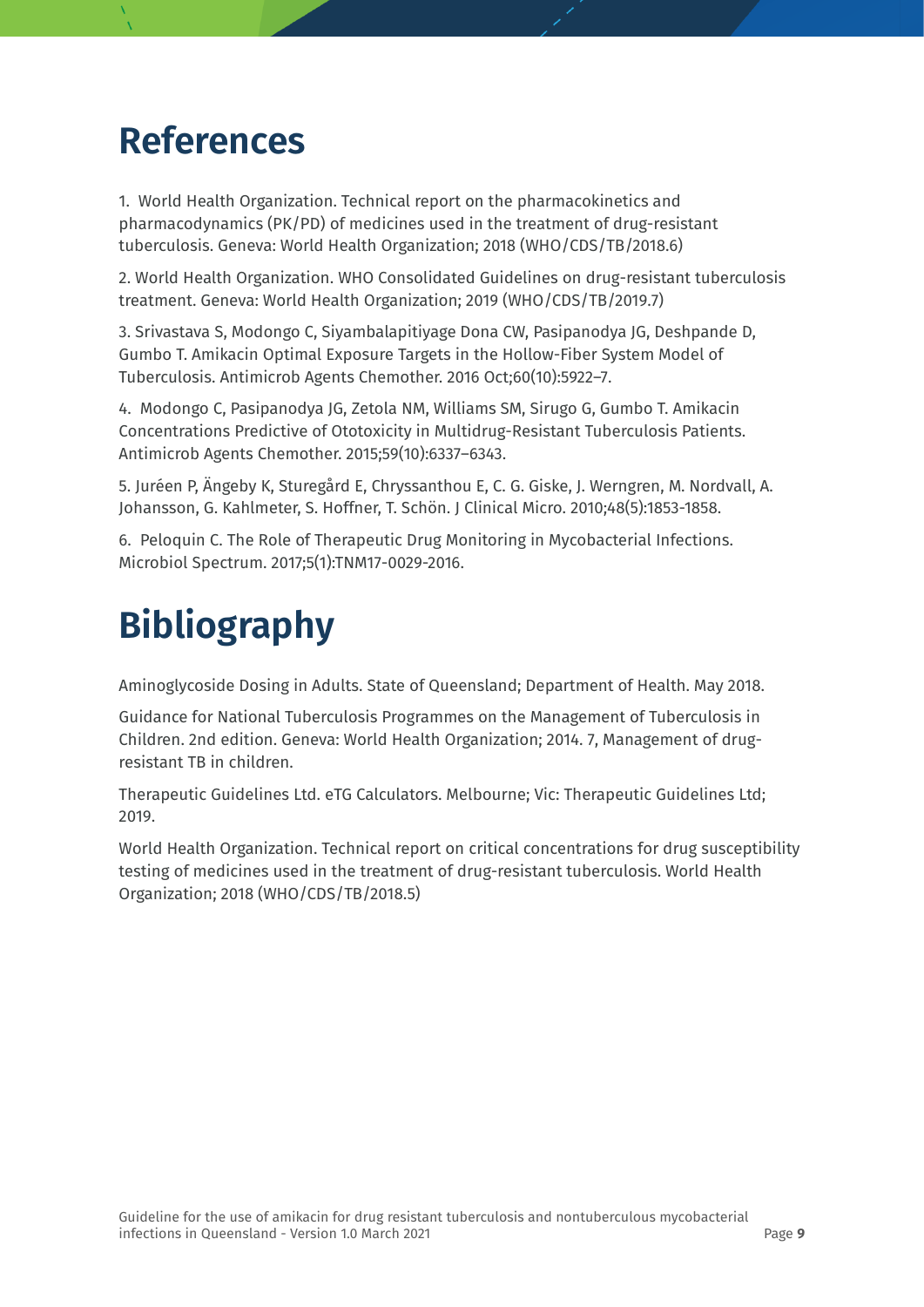## <span id="page-9-0"></span>**Links**

#### **Page 3**

Adult Statewide Guidelines on Aminoglycoside Usage [https://www.health.qld.gov.au/\\_\\_data/assets/pdf\\_file/0019/713323/aminoglycoside](https://www.health.qld.gov.au/__data/assets/pdf_file/0019/713323/aminoglycoside-guidelines.pdf)[guidelines.pdf](https://www.health.qld.gov.au/__data/assets/pdf_file/0019/713323/aminoglycoside-guidelines.pdf)

CHQ Paediatric Aminoglycoside therapeutic drug monitoring guidelines [https://www.childrens.health.qld.gov.au/wp-content/uploads/PDF/ams/paed-tobramycin](https://www.childrens.health.qld.gov.au/wp-content/uploads/PDF/ams/paed-tobramycin-gentamicin-therapeutic-drug-monitoring.pdf)[gentamicin-therapeutic-drug-monitoring.pdf](https://www.childrens.health.qld.gov.au/wp-content/uploads/PDF/ams/paed-tobramycin-gentamicin-therapeutic-drug-monitoring.pdf)

#### **Page 5**

Statewide aminoglycoside guidelines https://www.health.qld.gov.au/ data/assets/pdf\_file/0019/713323/aminoglycoside[guidelines.pdf](https://www.health.qld.gov.au/__data/assets/pdf_file/0019/713323/aminoglycoside-guidelines.pdf)

AMH – Adult IBW Calculator

<https://amhonline.amh.net.au/calculators/adultidealweight?menu=banner>

Statewide guideline for contraindications to and precautions for aminoglycoside therapy https://www.health.qld.gov.au/\_data/assets/pdf\_file/0019/713323/aminoglycoside[guidelines.pdf](https://www.health.qld.gov.au/__data/assets/pdf_file/0019/713323/aminoglycoside-guidelines.pdf)

Child Growth Charts [https://www.rch.org.au/childgrowth/Growth\\_Charts/](https://www.rch.org.au/childgrowth/Growth_Charts/)